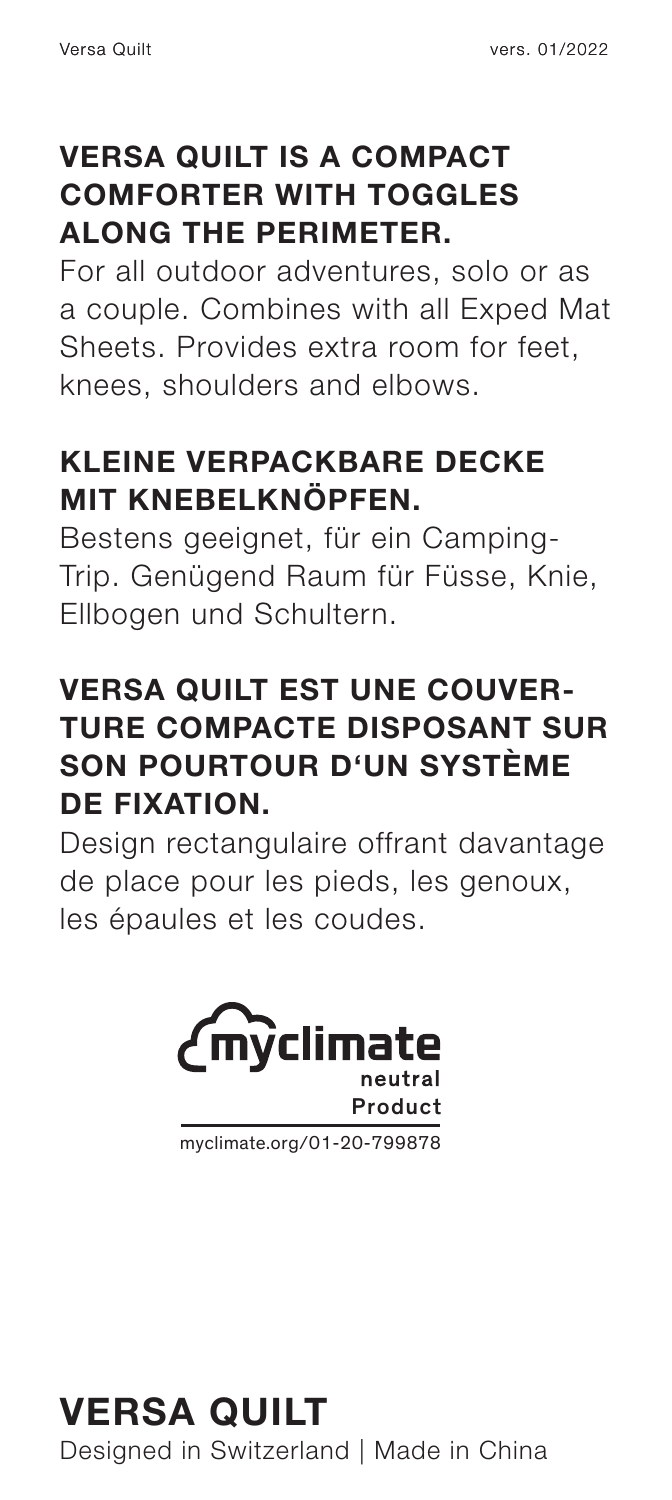# **VERSA QUILT UNO** Up to/bis/Jusqu'à

**195 cm** Weight/Gewicht/Poids **810 g** Fill weight/Füllgewicht/ Poids du remplissage **375 g** Shoulder girth/Schulterumfang/ Circonférence des épaules **135 cm**

# **VERSA QUILT DUO**

Up to/bis/Jusqu'à **195 cm**

Weight/Gewicht/Poids **1120 g**

Fill weight/Füllgewicht/ Poids du remplissage

# **530 g**

Shoulder girth/Schulterumfang/ Circonférence des épaules **180 cm**

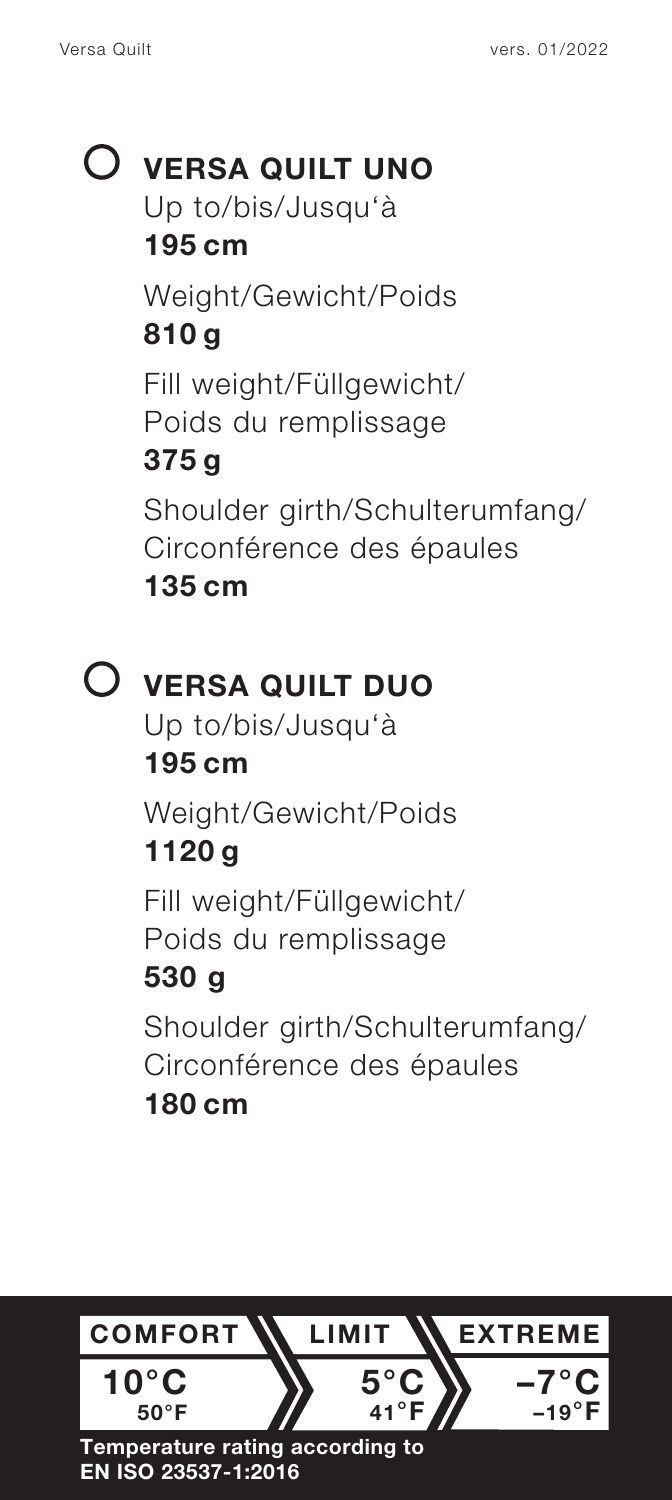|                             | Versa Quilt |                                    | vers. 01/2022 |
|-----------------------------|-------------|------------------------------------|---------------|
| S)<br>Ш<br>Œ<br>D<br>।<br>द | 0           | 2                                  |               |
| Ш                           | Ō           |                                    |               |
| Щ                           |             | Varge Quilt is a compact comforter |               |

Versa Quilt is a compact comforter with toggles along the perimeter for integration with an Exped sleeping mat sheet.

Rundumlaufende Toggles, die sich mit den Schlaufen eines Exped Mat Sheets verbinden lassen.

Les dispositifs disposés tout autour du Versa Quilt s'alignent avec les boucles dont sont équipés les draps de matelas Exped.



Integrated foot envelope

Grosse Fusskammer

Grand volume disponible pour les pieds

# **BASE CAMP**

Category/Kategorie/Catégorie